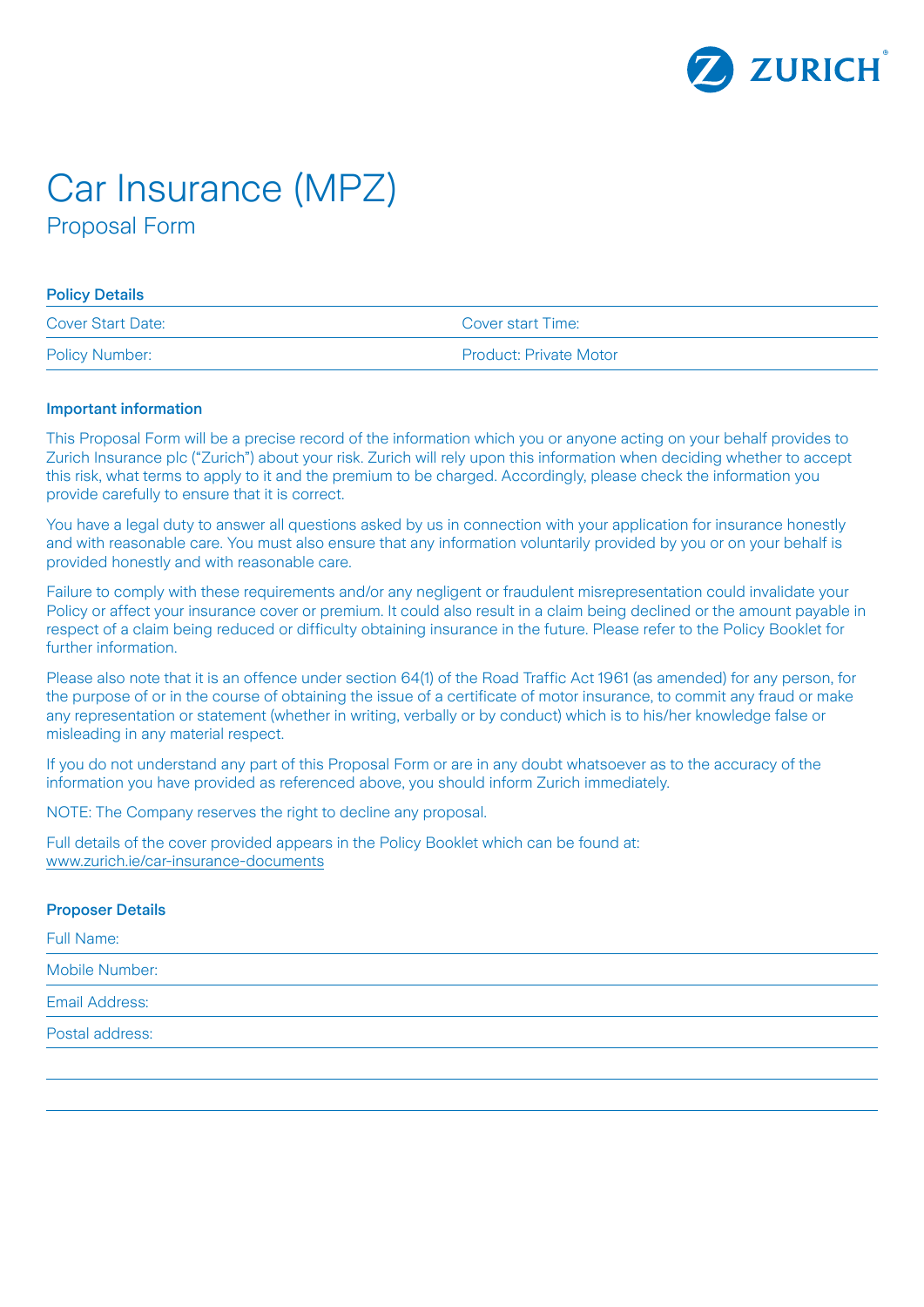# Main Driver Details

| Title (Mr, Mrs, Miss etc.):                              | <b>First Name:</b>                  |
|----------------------------------------------------------|-------------------------------------|
| Surname:                                                 | Date of birth:                      |
| Are you a Permanent Resident of the Republic of Ireland? | - I No<br>Yes                       |
| Occupation:                                              | Part-time Occupation:               |
| <b>Employers Business:</b>                               | <b>Employment Status:</b>           |
| Licence Type:                                            | Country of Issue:                   |
| Licence Years Held:                                      | <b>Licence Restrictions:</b>        |
| Driver Licence Number*:                                  | <b>Relationship to Proposer:</b>    |
| Full-time use of other car:                              | <b>Total Active Penalty Points:</b> |

## Additional Driver Details

|                                                   | Driver <sub>1</sub> | Driver <sub>2</sub> | Driver <sub>3</sub> |
|---------------------------------------------------|---------------------|---------------------|---------------------|
| Title:                                            |                     |                     |                     |
| <b>First Name:</b>                                |                     |                     |                     |
| Surname:                                          |                     |                     |                     |
| Date of Birth:                                    |                     |                     |                     |
| <b>Permanent Resident</b><br>Republic of Ireland? | $Yes \tNo$          | $Yes \tNo$          | Yes<br><b>No</b>    |
| Occupation:                                       |                     |                     |                     |
| <b>Employers Business:</b>                        |                     |                     |                     |
| <b>Employment Status:</b>                         |                     |                     |                     |
| Licence Type:                                     |                     |                     |                     |
| Country of Issue:                                 |                     |                     |                     |
| Licence Years Held:                               |                     |                     |                     |
| <b>Licence Restrictions:</b>                      |                     |                     |                     |
| Driver Licence Number*:                           |                     |                     |                     |
| Relationship to<br>Proposer:                      |                     |                     |                     |
| Own Vehicle:                                      |                     |                     |                     |
| <b>Total Active Penalty</b><br>Points:            |                     |                     |                     |

*\*For Irish driving licences: Your Driver Number is a nine digit number that stays with the licence holder throughout their driving history. It appears in field five of your paper licence and in field 4d of the new plastic card licence or permit.*

*For non-Irish EU driving licences: Please provide the Driver Number (Personal Number) noted in field 4d of your driving licence – or where this field is not present, please provide the Licence Number located in field five.*

*For non-EU driving licences: Please provide the Driver Number or equivalent unique identification number of your licence.*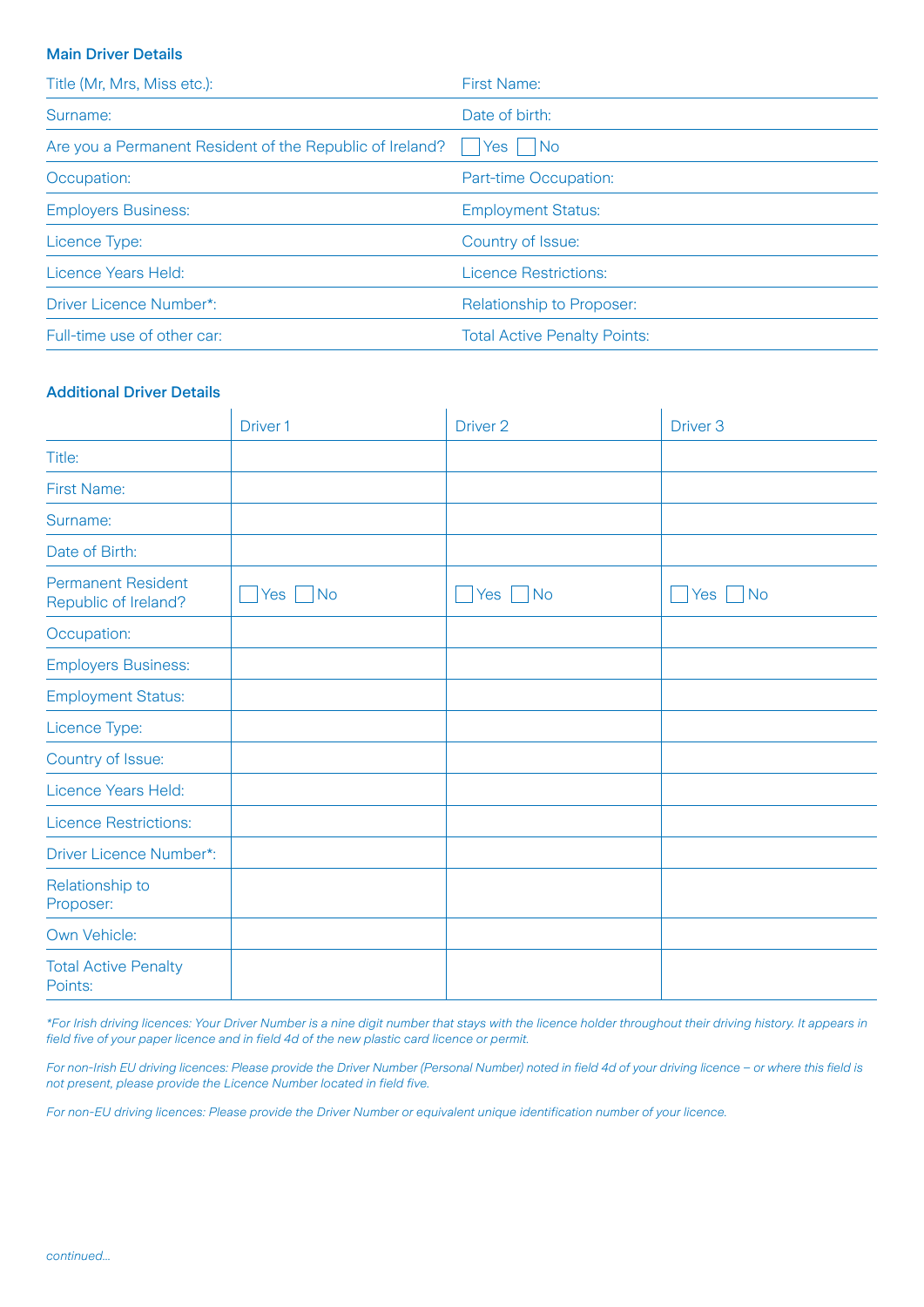# Vehicle Details

| Make:                                                                                                                                                  | Model:                                 |
|--------------------------------------------------------------------------------------------------------------------------------------------------------|----------------------------------------|
| Engine Size (cc):                                                                                                                                      | <b>Registration Number:</b>            |
| Year of Make:                                                                                                                                          | Current Market Value (€):              |
| <b>Registered Owner:</b>                                                                                                                               | <b>Years Owned:</b>                    |
| No of Seats:                                                                                                                                           | Left Hand Drive:                       |
| Imported:<br><b>No</b><br><b>Yes</b>                                                                                                                   | Modified:<br><b>No</b><br>Yes          |
| Security Features (e.g. alarm):                                                                                                                        |                                        |
| Does the vehicle have a current National Car Test (NCT) certificate of road<br>worthiness as required under the Statutory Vehicle Testing Regulations? | Yes   No                               |
| <b>Cover and Vehicle Use Details</b>                                                                                                                   |                                        |
| What level of cover do you require?                                                                                                                    | Comprehensive                          |
|                                                                                                                                                        | <b>Comprehensive Plus</b>              |
|                                                                                                                                                        | Third Party Fire & Theft               |
| What class of use do you require?*                                                                                                                     | Social, Domestic & Pleasure Use        |
|                                                                                                                                                        | Social, Domestic, Pleasure & Commuting |
|                                                                                                                                                        | <b>Class 1: Limited Business Use</b>   |
| What location will the vehicle be parked at overnight?                                                                                                 |                                        |
| What is your Annual Private Mileage use?                                                                                                               |                                        |
| What is you Annual Business Mileage use?                                                                                                               |                                        |

*\* Social, Domestic & Pleasure Only Use for Social Domestic and Pleasure purposes but excluding use associated with your business or profession (including journeys between your home and normal place of work), use for hire or reward, commercial travelling, racing, pacemaking, speed testing or the carriage of goods or samples in connection with any trade or business.*

*Social, Domestic, Pleasure & Commuting Use for Social, Domestic and Pleasure purposes but including journeys between your home and normal place of work.*

*Limited Business Use Also referred to as 'Class 1 Use', this provides cover for Social, Domestic and Pleasure purposes and use by the policyholder*  in connection with their business or profession (up to a maximum of 8,000km per year). Commercial travelling and the carriage of *goods/samples/passengers in connection with any trade or business is excluded.*

#### Optional Add-ons:

Please refer to Zurich to discuss the Optional Add-ons that may be available under this Policy.

#### **Discounts**

How many years Claims Free Driving Experience have you earned in your own name or as a named driver on someone else's Private Car policy in Ireland or the UK?

Have you had more than one non-windscreen claim in the last 5 Years?

Have you had more than two windscreen claims in the last 5 Years?

How many years No Claims Discount do you have in your own name?

Have you or any named drivers had any claims in the last 5 years? If so, how many?

Are any of the above claims currently outstanding?

What was the name of your previous Insurer?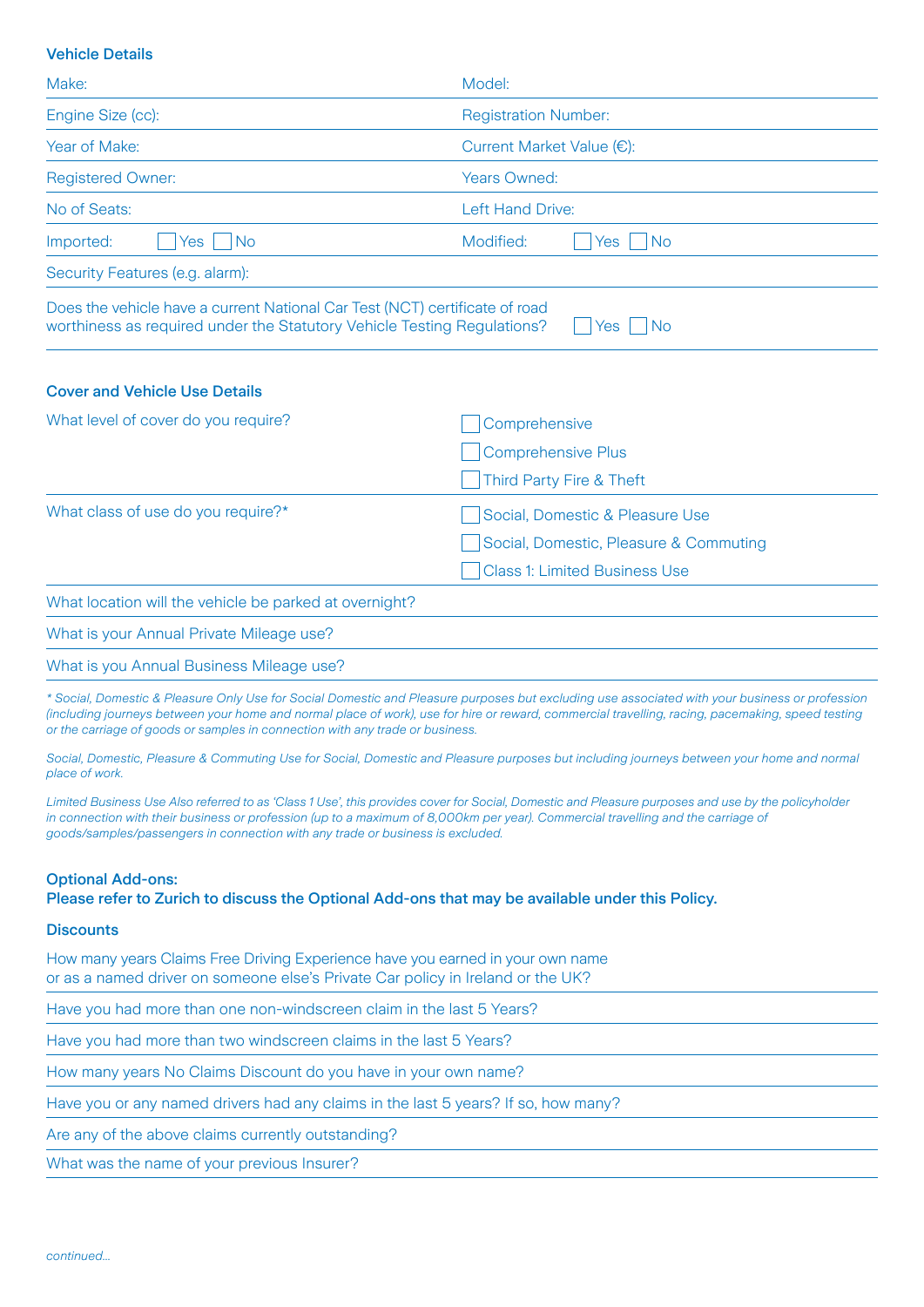What country was your previous Insurance in? Do you have any other claims Free Driving Experience? What type? (i.e. private car, commercial motor, company policy)

What country was it earned in?

For how many consecutive claims free years have you or were you named on this policy?

How many years did you earn?

What was the expiry date of the Insurance policy?

# Please read and answer the following questions carefully:

1. Is the Vehicle for which insurance cover is sought owned by and registered to you and/or your spouse? (where 'spouse' is taken to mean that person legally recognised in the Republic of Ireland as your husband, wife or civil partner)

If your answer is No, please confirm who is the registered owner of the vehicle:

2. Is the Vehicle for which insurance cover is sought registered in the Republic of Ireland?

If your answer is No, please confirm in which country the vehicle is registered:

3. Has the Vehicle for which insurance cover is sought been imported, except where the Vehicle was originally registered in the United Kingdom?

If your answer is Yes, please confirm from which country the vehicle was imported:

4. Has the Vehicle for which insurance cover is sought been modified in any way from the manufacturer's specification including, but not limited to, any modification(s) which affected the performance, cosmetic appearance or safety features of the Vehicle?

If your answer is Yes, please confirm how the Vehicle has been modified and what, if any, impact it has on the Vehicle performance:

5. Is the Vehicle for which insurance cover is sought a Category M1 Vehicle and is it registered with the Revenue Commissioners as a Private Car?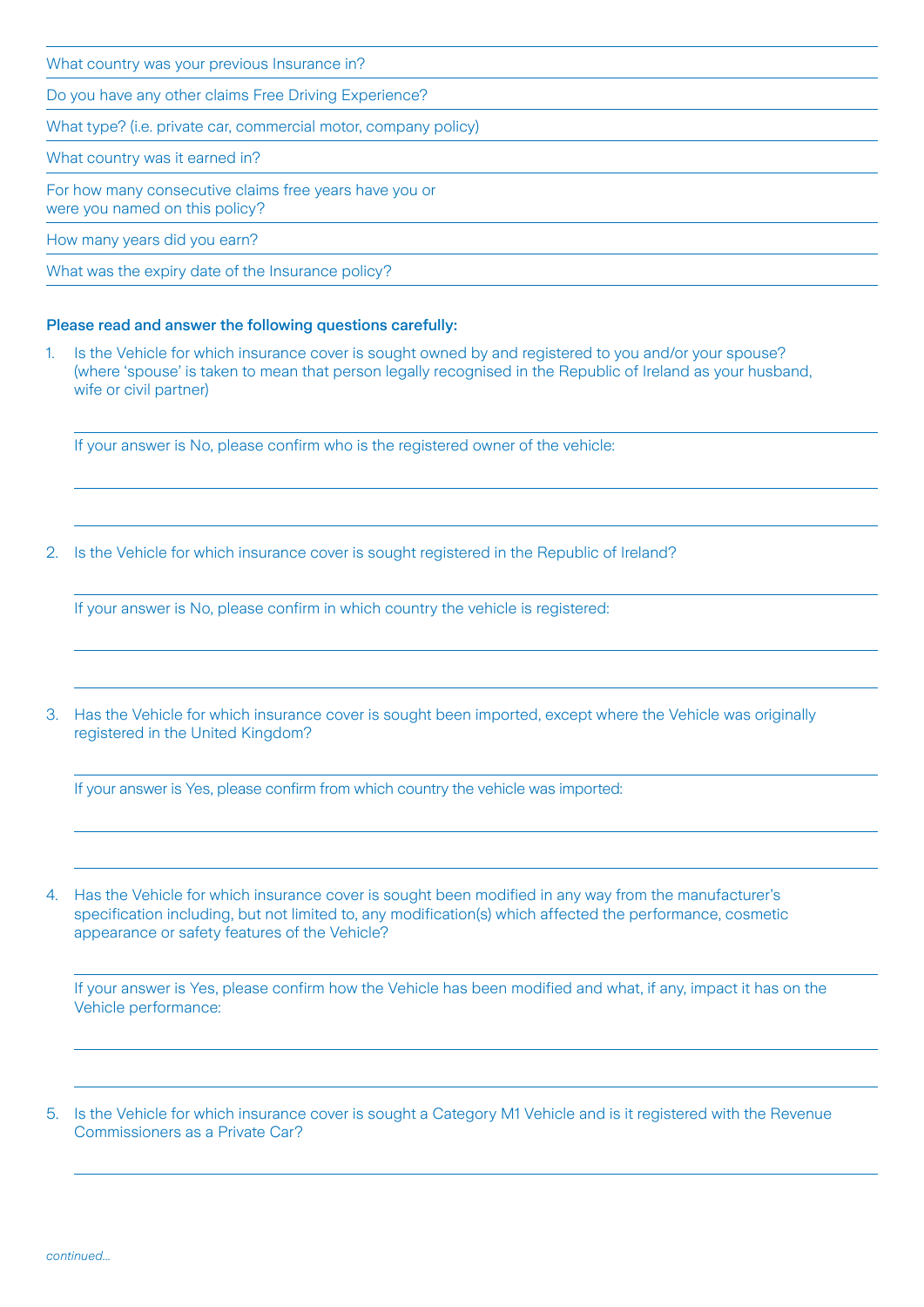If your answer is No, please confirm what category the vehicle is registered under and what it registered as with the Revenue Commissioners:

6. Will the Vehicle for which insurance cover is sought be used for commercial travelling or airside at airports?

If your answer is Yes, please provide full details of the purpose and the frequency of the commercial travelling and/or why it will be used airside at airports:

7. Will the Vehicle for which insurance cover is sought have annual mileage in excess of 50,000km?

If your answer is Yes, please confirm the reason why the mileage will be in excess of 50,000kms:

8. Is the Vehicle for which insurance cover is sought a Right Hand Drive Vehicle?

9. Are you and/or any other person(s) driving the Car permanently resident in the Republic of Ireland?

If your answer is No, please confirm where you and/or the other drivers reside on a permanent basis:

10. Have you and/or any other person(s) driving the Car ever been refused motor insurance or been refused renewal of an existing motor insurance policy by an insurer?

If your answer is Yes, please confirm which insurer refused cover, the reason for the refusal and the date of the refusal and/or which insurer cancelled/refused renewal of cover, the reason for the cancellation/refusal of renewal of cover and the date of the cancellation/refusal:

11. Have you and/or any other person(s) driving the Car ever had special or unusual terms or restrictions applied to a motor insurance policy or had a motor insurance policy cancelled or declared void by an insurer?

12. Have you and/or any other person(s) driving the Car ever been convicted of any motoring or non-motoring offence, other than convictons which are deemed spent under the Criminal Justice (Spent Convictions and Certain Disclosures) Act 2016\*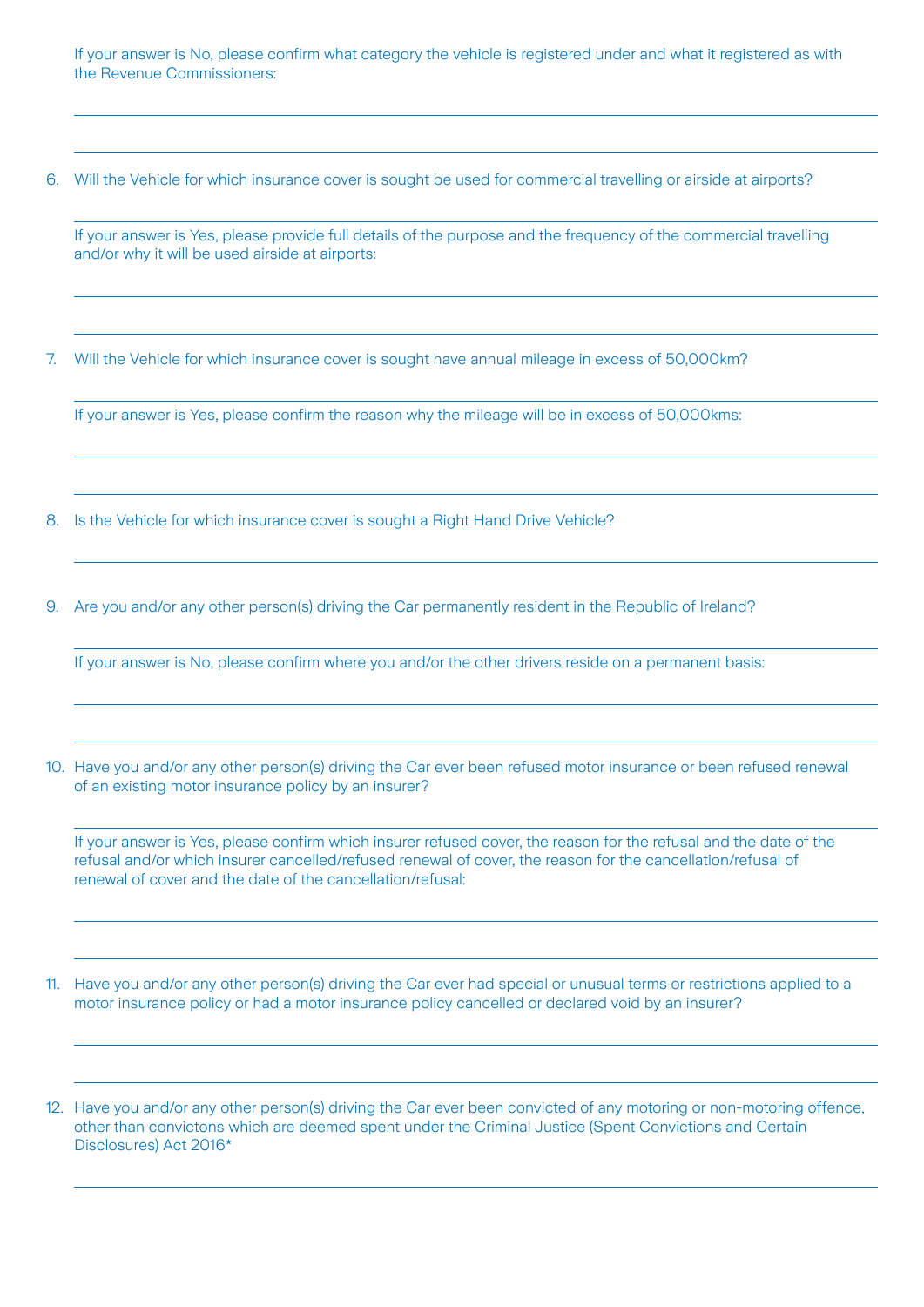If your answer is Yes, please confirm full details of the conviction including date applied, conviction type and the penalty imposed:

*\* If You are in doubt as to whether a conviction is deemed spent under this Act, We strongly recommend that You seek guidance from a qualified legal professional. Any negligent or fraudulent misrepresentation could invalidate your Policy or affect your insurance cover or premium. It could also result in a claim being declined or the amount payable in respect of a claim being reduced or difficulty obtaining insurance in the future. Please refer to your Policy Booklet for further information.*

13. Are you and/or any other person(s) driving the Car currently disqualified from driving or have you and any other person(s) driving the Car previously been disqualified from driving in Ireland or any other jurisdiction?

If your answer is Yes, please confirm full details of the disqualification including date disqualified, reason why and including associated conviction details:

14. Are you and/or any other person(s) driving the Car the subject of any Garda enquiries or have any motoring or nonmotoring prosecutions pending?

If your answer is Yes, please confirm full details of the Garda enquiries and full details of the pending motoring or non-motoring prosecutions:

15. Do you and/or any other person(s) driving the Car currently have more than 6 (six) penalty points recorded on their Driving Licence or were any awarded in a Court of Law nor subject to a Court Fine?

If your answer is Yes, please confirm how many points you have, what they are for and the date each were applied to your licence:

16. Have you (the Proposer) or any other person(s) driving the vehicle had any accidents, losses or settled claims in last 5 years or have any outstanding/pending motor insurance claims?

If your answer is Yes, please confirm full details of the claims including incident date, incident type, amount paid and status of the claim i.e. if open or finalised:

17. Has the No Claims Discount (NCD) disclosed by You been earned on a Private Car insurance policy issued in your name?

If your answer is No, please confirm whose name the NCD has been earned in: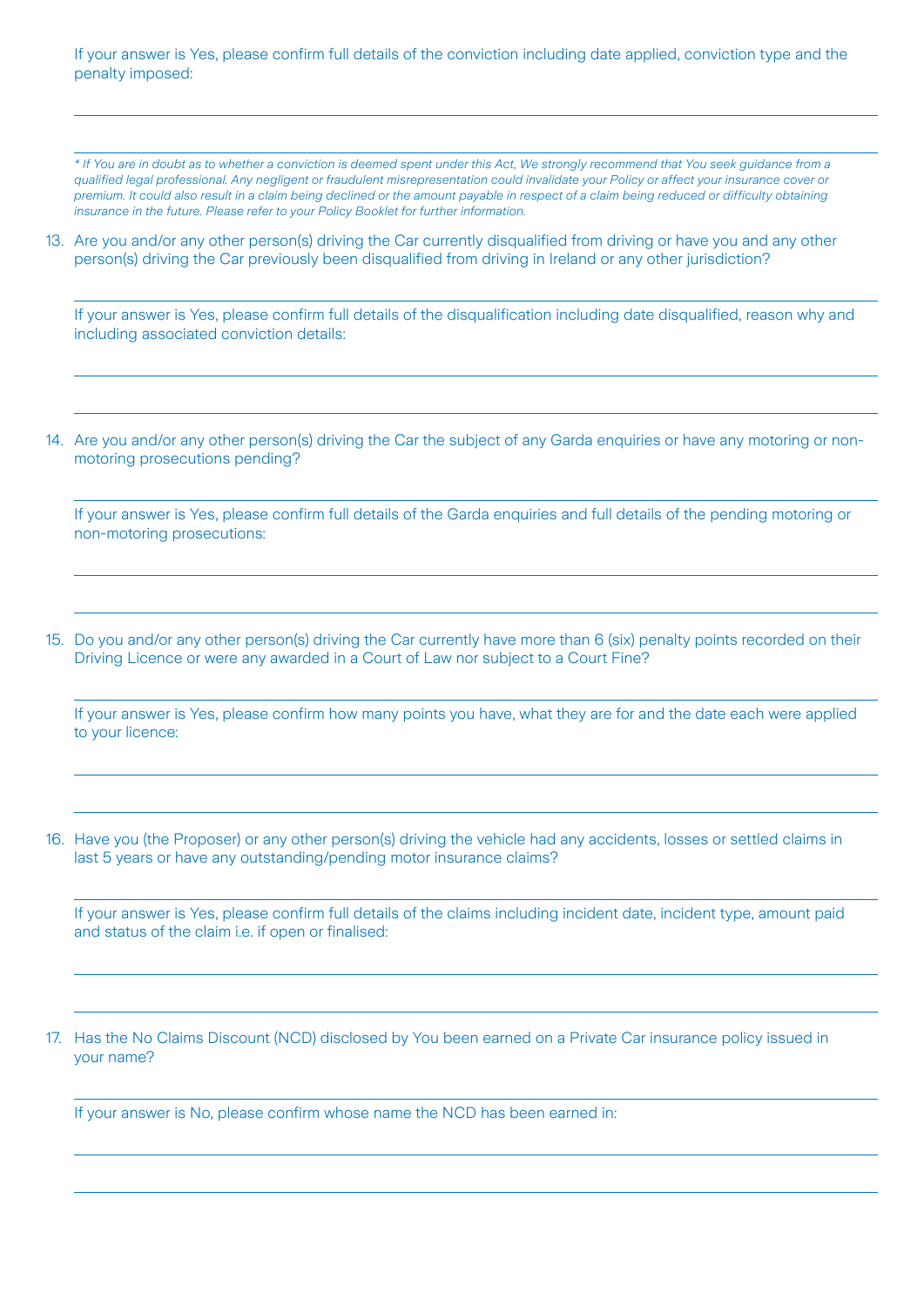# 18. Has the No Claims Discount (NCD) disclosed by You been issued by an insurer in the Republic of Ireland or the United Kingdom?

If your answer is No, please confirm the name of the insurer and country of issuance of the NCD disclosed by You:

19. Does the No Claims Discount (NCD) disclosed by You relate to a policy which has expired within the last 2 (two) years?

If your answer is No, please confirm hen the policy expired:

20. Is the No Claims Discount (NCD) disclosed by You being used on any other motor insurance policy?

If your answer is Yes, please confirm how many active policies the NCD disclosed by You is being used on:

21. Where applicable, does the Named Driving Experience disclosed by you relate to your Claims Free Driving Experience gained on another Private Car insurance policy issued in the Republic of Ireland or the United Kingdom and which is currently active or has expired within the last 12 (twelve) months?

If your answer is No, please confirm in which country was the Named Driving Experience earned and/or when the policy expired:

*Please note that you will be required to provide us with proof of your No Claims Discount and/or Named Driving Experience from the relevant insurer of that insurance policy.*

*Please use the following section if you would like to volunteer any additional information in relation to this application for insurance*

*Note: You must notify your local licencing authority if you (the Proposer) and/or any other person(s) driving the vehicle have any medical condition that impairs your ability to drive (as outlined by the RSA/NDLS 'Medical Fitness to Drive Guidelines').*